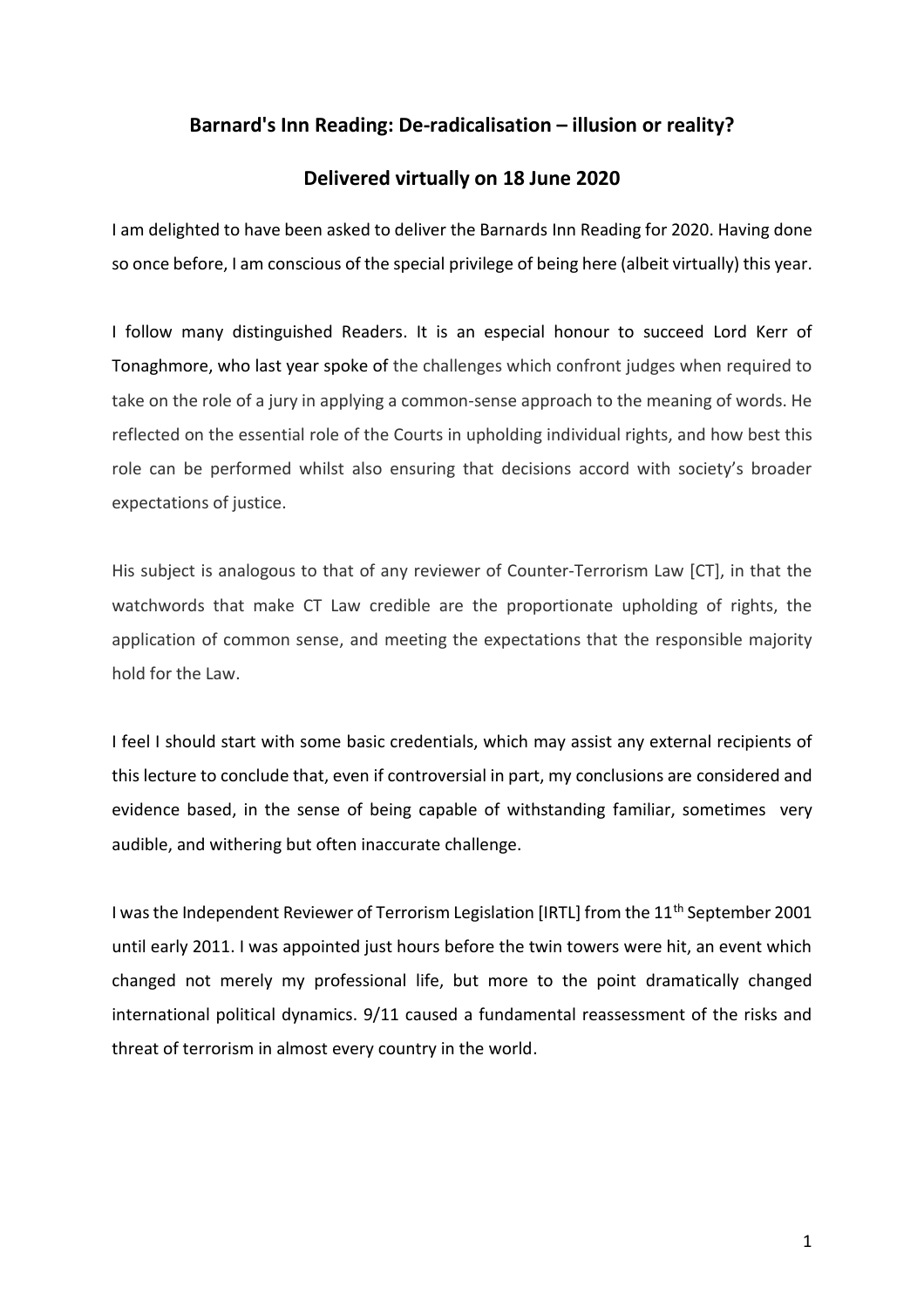As a dominant theme, it replaced old Cold-War, nation-based political thinking. It should be remembered that Islamist terrorism affected Muslim countries at least as deeply as non-Muslim countries, as I shall illustrate later.

I was succeeded in 2011 by the excellent Lord Anderson of Ipswich QC. He provided an impetus to the subject, through his powers of legal analysis and his ethical matrix. At that time I provided the independent critique to the new Coalition Government of the revised Prevent policy that they were to introduce.

In 2019 I became the Independent Reviewer of Prevent: half-way through that appointment, and after a great deal of the analysis had been done, I was judicially reviewed out of office on the grounds that the method of my selection was not an open competition. Apart from residual frustration I make no complaint about that outcome.

So I have spent much of the last 20 years immersed in issues in which the largest challenge is preventing and dealing with radicalisation.

Context always is key to any debate. In the past 3 months the context has changed. Over 40,000 British citizens, young and mostly older, have died from COVID-19. It has laid bare to all of us, especially we of older generations, our vulnerability to natural phenomena. It has exposed the frailties of human planning, even when carried out by prominent politicians and scientists, almost all of high ability and all capable of sharing their diverse qualifications and life experiences. It has heightened our sensitivity to events, even elevating an unwise walk in the woods to political crisis status.

There is a possibility, I would say a risk, that the volume and outcomes of Covid-19 may lead some to disregard terrorism or see it now as a minor issue, in relative terms.

They should not forget that, according to analysis released in November 2019 by the Institute for Economics and Peace [IEP], the UK was found to be the EU country most affected by terrorism, ahead of France, Germany, Belgium and Spain; and, outside the EU, ahead of Sri Lanka, Iran, Russia and Israel.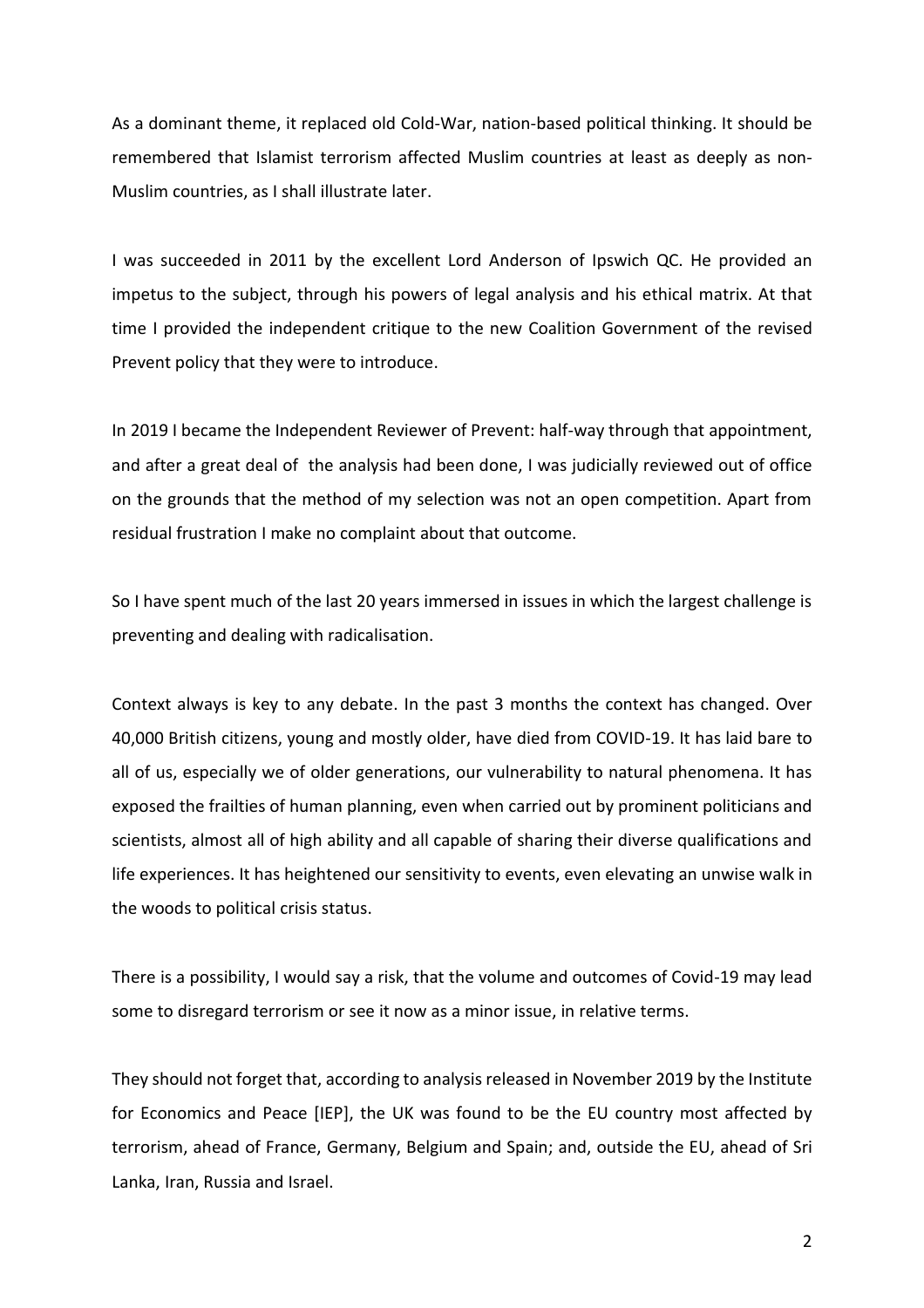They should not underestimate the terrible trauma, both physical and conceptual, that terrorist attacks cause to victims, to the public at large, and to Government. The demand for *'something to be done'* is never shriller.

These are events which citizens at large can find difficult to understand. Their reaction to terrorists is an illustration of a sentiment expressed by Othello to Desdemona:

## *"I understand a fury in your words but not the words"*

The anxiety the public experience from terrorism is less easy to comprehend than our reaction to disease.

The threat of an attack remains high  $-$  a terrorist attack is rated as 'likely'  $-$  and there is an increased threat from female terrorists and from home-grown, self-motivating, actors.

By the end of 2019 there were 231 UK prisoners categorised as terrorists, some of whom are right-wing extremists [RWE], each of whom on release may present a significant threat. In that year 280 people were arrested for terrorism-related offences. In total since 9/11 4682 individuals have been arrested for such offences.

In the terrorism context, what has happened since the 2020 pandemic commenced? Does it justify placing terrorism at a lower level of concern?

What I say on this issue is based on research by my team at SC Strategy Ltd. Terror groups have made efforts to use the C-19 global crisis to their advantage, determined to try to capitalise on the new geopolitical realities. They believe that key national and international institutions will be distracted by the crisis at home; that CT/security/military budgets will be reduced as a result of the economic consequences of the pandemic; that instability in conflict zones will continue with increasing numbers of refugees; and that unemployment and economic hardship will impact increasing numbers of potentially vulnerable people across the world. In addition, the lockdowns that have been imposed in many countries may have helped terror groups recruit and radicalise new individuals.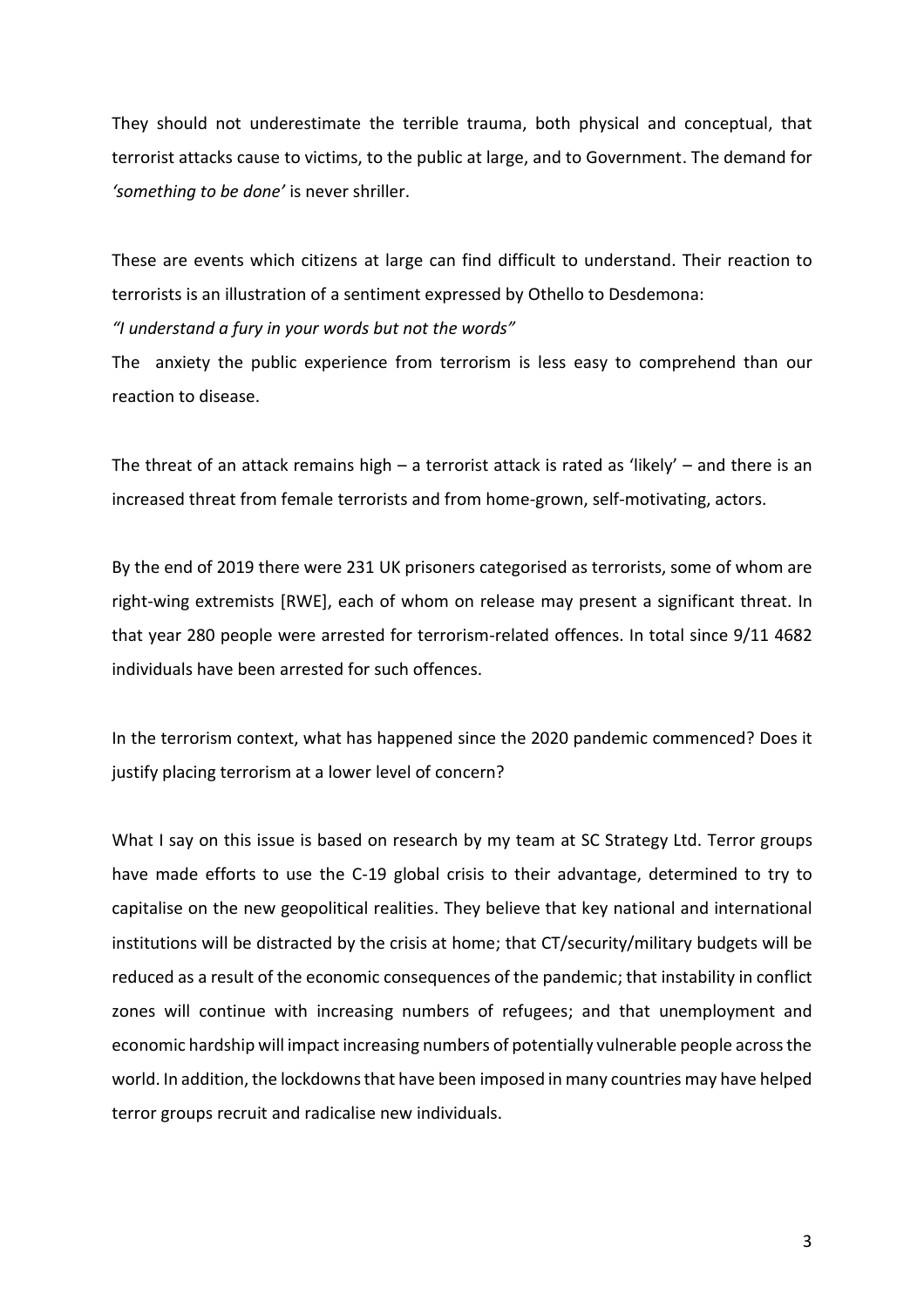ISIL attacks in Iraq and Syria have been increasing throughout 2020. Beyond the Middle East, attacks in Mozambique and the Philippines show the group's geographic expansion; and attacks in Afghanistan suggest the group will look to capitalise on the US withdrawal. A few examples are:

6 March 2020: ISIL claimed an attack on a ceremony in Kabul where at least 32 people were killed and 81 wounded when gunmen opened fire.

11 March: 18 rockets hit Camp Taji base in Iraq, killing a British medical technician and two Americans and injuring 14 more. The US believe the attack was carried out by Kataib Hezbollah (Iranian-backed).

25 March: ISIL claimed an attack on a Sikh religious complex in Kabul where at least 25 people were killed by a lone ISIL gunman.

4 April: Two people were killed and five wounded in a knife attack in Romans-Sur-Isere, SE France. When the man was arrested, he was found by police *"on his knees on the pavement praying in Arabic".*

15 April: Germany arrested four men, originally from Tajikistan, who were believed to be plotting attacks on US air force bases in Germany. They were also suspected of carrying out surveillance of critics of Islam, targeting them for future assassination. The suspects had already procured firearms and ammunition. They are believed to have sworn allegiance to ISIL in early 2019 and have contacts with high-ranking figures from the group in Syria & Afghanistan.

I turn now from those bare facts to the impact of Covid-19 on radicalisation and terrorism

# *Radicalisation*

On 22 April 2020, UK CT police warned that the impact of Covid-19 and social isolation could make some vulnerable people more susceptible to radicalisation and other forms of grooming, for example as young people spend more unsupervised time online. Chief Superintendent Adams (National Coordinator for Prevent) said: *"isolation may exacerbate grievances that make people more vulnerable to radicalisation – such as financial insecurity or social alienation"*. This view is shared by the General Director of the French General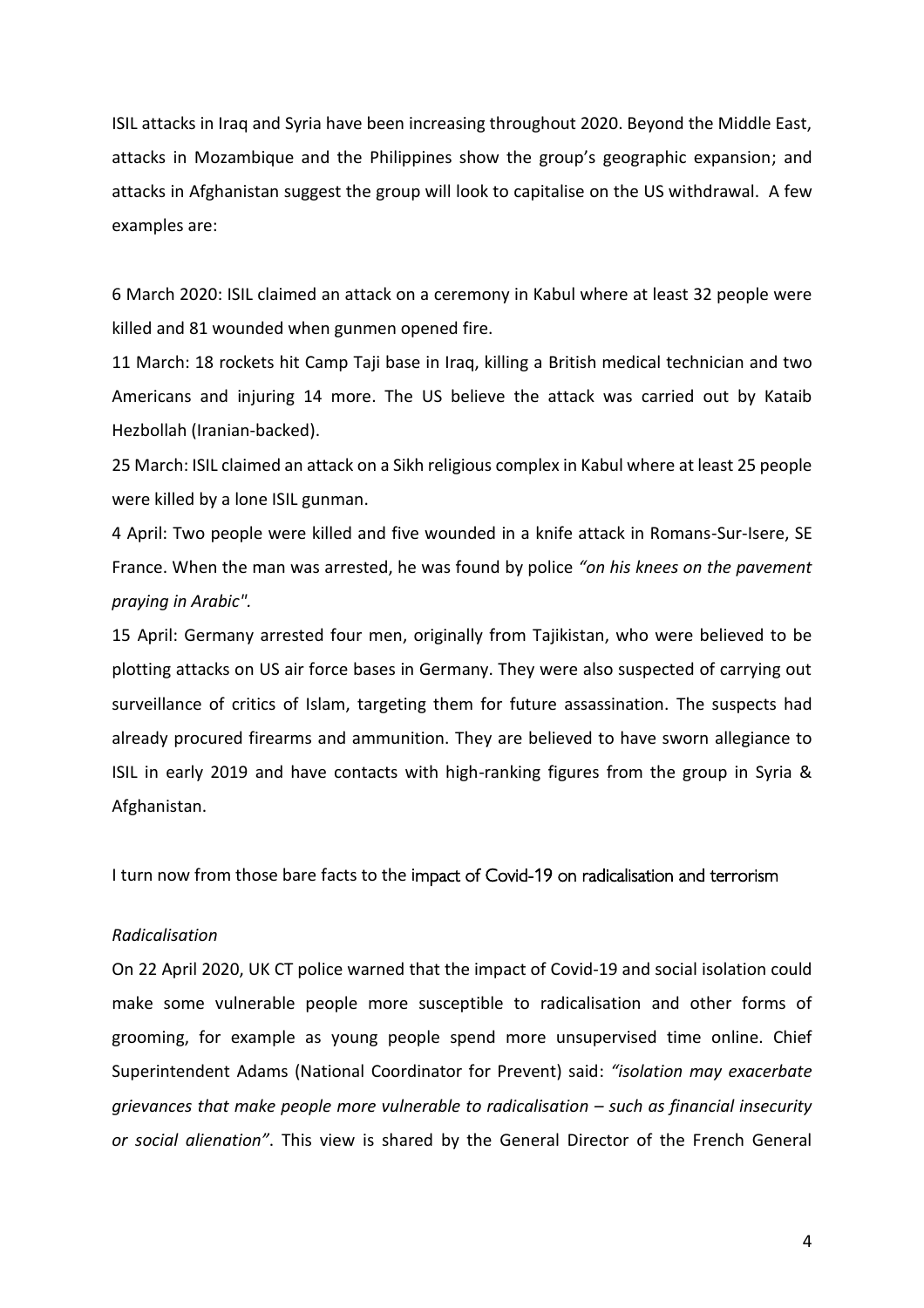Directorate for Internal Security, Nicolas Lerner, who argued that confinement can accelerate extremist behaviours when aggravated by other emotional factors.

On the other hand, The Guardian reported on 22 April: *"referrals to Prevent are down by more than 50% since the lockdown started on 23 March, according to official figures yet to be made public".*

According to *Pool Re*, the reserve reinsurer of terrorism related risks, the Covid-19 lockdown has reduced attacks in the short term, because it inhibits terrorists from moving about in public and preparing for their attacks. However, terrorist propaganda, especially connected to the far-right has increased during this time. Research by *Moonshot CVE,* a respected and specialist CVE technology adviser, has found that online engagement with extremist far right wing content increased by an average of 13% immediately following the introduction of social distancing and other lockdown measures in the US; and, after 10 days of lockdown, engagement rose to a 21% increase on pre-lockdown levels. Other research suggests an increase in Islamist extremist online activity, with a rise reported on ISIL-related or inspired material.

# *Propaganda*

Terrorist propaganda now is focusing on conspiracy theories connected to Covid-19 and this has already inspired plots and attacks. ISIL & Al Qaeda have taken different approaches in their attempts to take advantage of the pandemic; however, both groups define C-19 as a result of God's wrath and call for Western countries to turn to Islam in response.

ISIL in its *Al-Naba* edition of 19 March explicitly called on fighters to carry out attacks while their opponents were vulnerable as a result of the pandemic and *"security and medical institutions have reached the limits of their capacity in some areas*". The publication also stated that ISIL should take maximum advantage of the fact that international and national security systems formed to combat ISIL were taking a step back due to the pandemic. ISIL have promoted the explanation that the virus is a manifestation of God's wrath, and suggested the pandemic's initial spread in China was divine punishment for China's persecution of Uighur Muslims.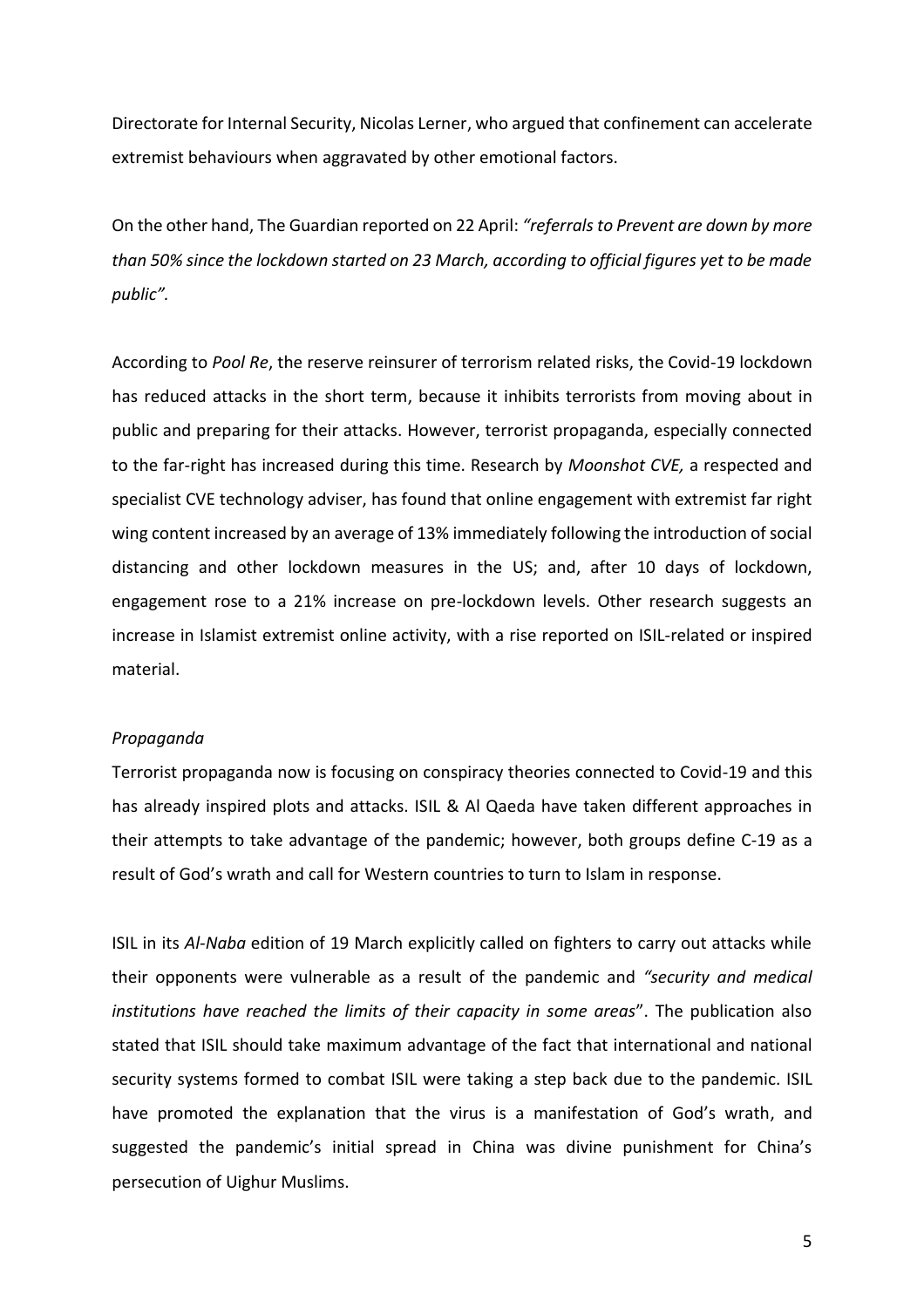Far-right groups are in on the act too, as opportunistic as any other terrorism group. They and individual RWE supporters are using the ongoing pandemic to advance their movements and ideologies. For example, they are using Covid-19 to promote conspiracy theories, target minority communities and call for extreme violence; using the pandemic to increase calls for violence; and adapting antisemitic speech and ideas to incorporate Covid-19. According to the US Federal Protective Service, some white supremacist terror groups are plotting to carry out bioweapon attacks using the virus, e.g. leaving *"saliva on door handles*" or through salivafilled spray bottles. Just think of the Skripal/Salisbury case to assess the impact of events of that kind.

# *Impact of C-19 on CT efforts*

*Pool Re* argues that the severe economic consequences of C-19 may mean that *"funding for counterterrorism activity across government and the private sector may be scaled back in the face of massive economic pressure"*. This view is shared by the *International Crisis Group* who warned that the pandemic threatens global solidarity in fighting extremists – *"allowing the jihadists to better prepare spectacular terror attacks."*

Secretary-General Antonio Guterres said to the UNSC on 9 April 2020: *"… the threat of terrorism remains alive. Terrorist groups may see a window of opportunity to strike while the attention of most governments is turned towards the pandemic.*

Guterres also commented on the potential for terrorists to use biochemical weapons: *"… the weaknesses and lack of preparedness exposed by this pandemic provide a window onto how a bioterrorist attack might unfold – and may increase its risks. Non-state groups could gain access to virulent strains that could pose similar devastation to societies around the globe."*

I can provide much more evidence and argument to support my considered advice that Covid-19 threatens the international solidarity and cooperation that has been crucial to fighting ISIL and Al-Qaeda.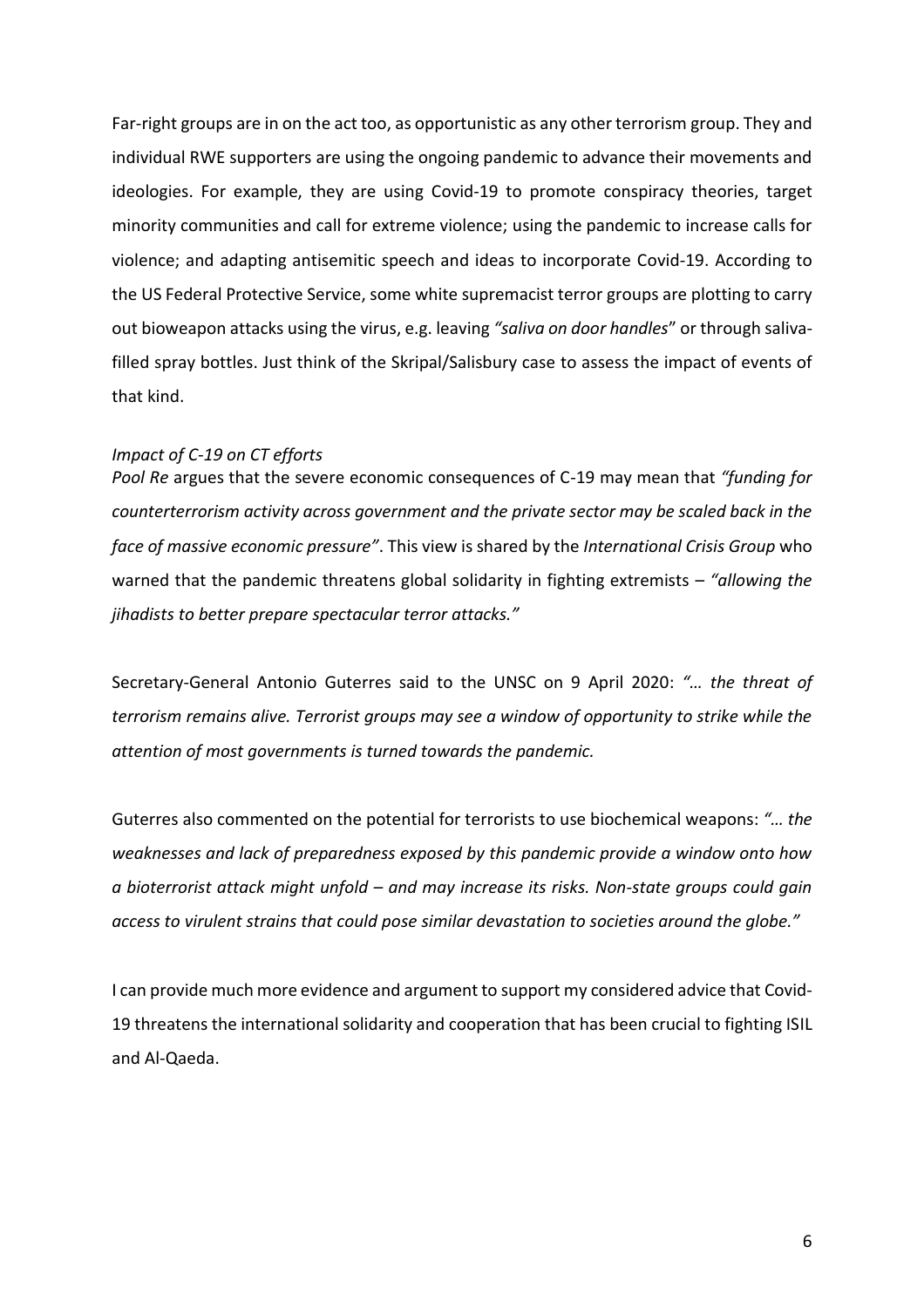# **So should Covid-19 affect empirical policy decisions and practice in relation to Countering Violent Extremism [CVE]?**

The short answer is that it would in my view be negligent to lower our guard against terrorism.

# *So where should we go from here?*

During the course of my interrupted Prevent Review, in which I was deeply occupied from August 2019-February 2020, I considered various themes. To do so, I and my very proficient support team conducted 55 meetings and engagement events with a total of 476 people. This was made up of:

- 39 one to one meetings with me
- 8 one to one meetings with other members of the team
- 6 Listening and Engagement events (Scotland, Leeds, Newcastle, Manchester, Tower Hamlets, Luton) and 2 visits to European partners (Denmark and Germany) as well as attendance at other events to listen to views of those interested in or affected by Prevent.

I issued a Call for Evidence [CFE]. Over 340 submissions were received in response to my CFE. It contained an indicative questionnaire highlighting key issues. The number of responses per question was analysed, together with a summary of the roles and experience of respondents. Work was in progress to tabulate and analyse the responses, with a view to follow-up of those that seemed to me to be of the greatest materiality .In addition, some bespoke research was provided to assist the Review – for example research into student attitudes by the Hillary Rodham Clinton School of Law at Swansea University. This provided a valuable body of evidence underpinning my conclusions.

I also commissioned some Systems Mapping. The Cabinet Office's Policy Lab had conducted a considerable amount of work on converting into a report the output from a systems mapping workshop with national Prevent representatives. This was later to include ethnographic work with people with lived experience of Prevent.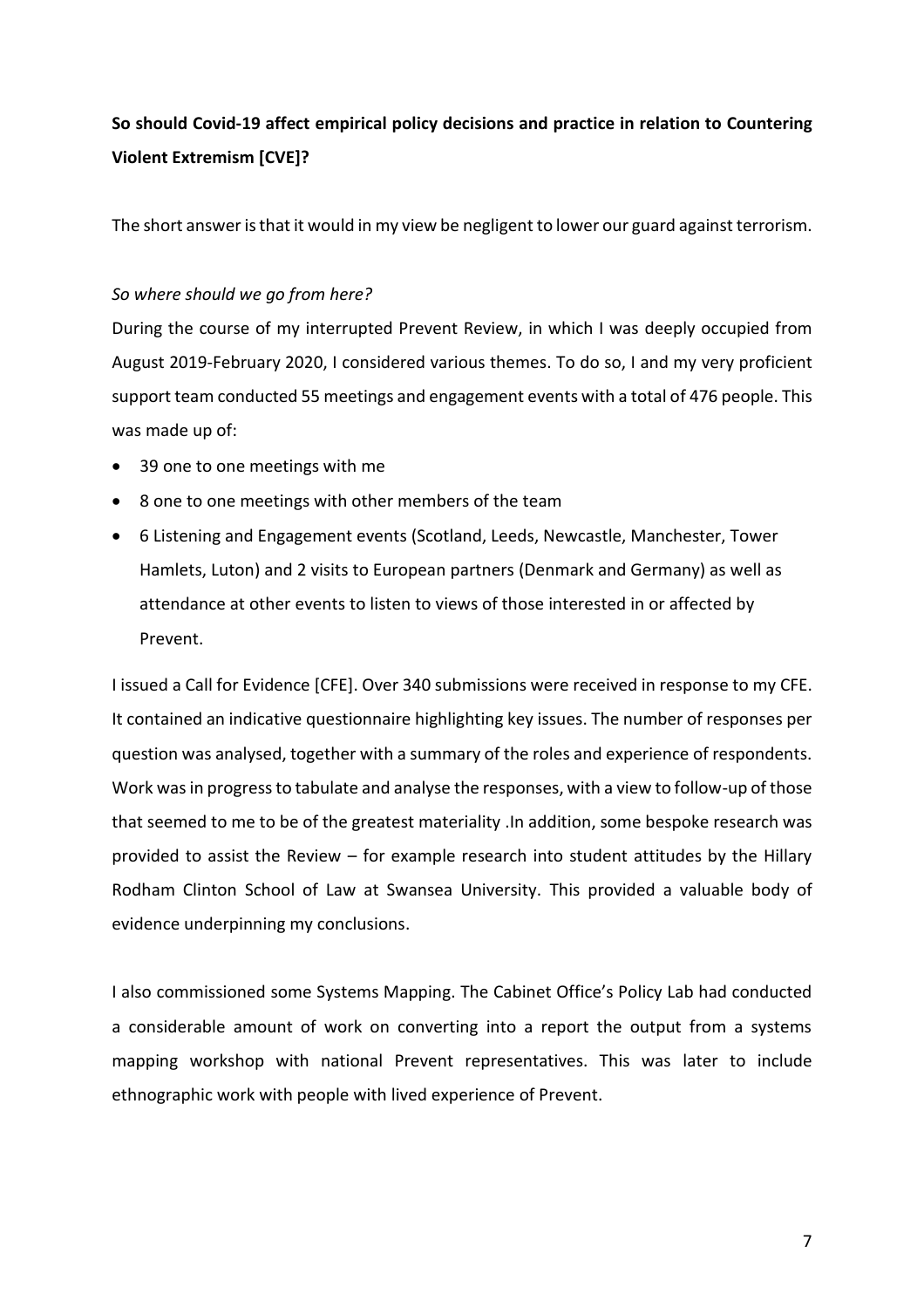I also commissioned an academic Literature review. An expert team produced a draft report setting out some of the academic literature on Prevent. Academic focus has largely been around the concepts surrounding Prevent including radicalisation and risk factors. This provided useful insight. That said, I have developed real concern about the quality and even availability of genuine and empirical academic analysis of Prevent. Some academics interested in the field despite threadbare research are opponents of the policy before they write, some viscerally so, an attitude that sits uncomfortably alongside what I heard of positive practical experience of Prevent programmes.

Everything those workstreams provided remains valid. Covid-19 undermines none of it.

I now turn to my own conclusions. They are based on considerable research and evidence – though I remain open minded to further evidence if it appears.

#### **Should there be a Prevent programme or something like it at all?**

There are strong and articulate voices wholly opposed to Prevent. One of those voices was the Claimant in the Judicial Review that resulted in the whole process of review being delayed and disrupted.

The grounds of opposition can be summarised briefly:

- Prevent is racist, in the sense that it discriminates against Muslims and the communities to which they belong.
- Prevent is a means of securitisation, and of spying by the authorities in a way that would not normally be allowed and offends human rights values.
- Prevent fails to deliver a coherent programme, and at the same time stigmatises large numbers of innocent people including children, by accusing or even merely suspecting them of being potential terrorists.

I reject those complaints. There is clear evidence that, whatever the weaknesses of Prevent, the idea and the programme manifestly work to the benefit of many individuals and communities. As some Prevent providers, including some notable community-based Muslims, insisted to me, Prevent works because it does what it says on the tin. It prevents especially young men and women from becoming terrorists or terrorist sympathisers. The same group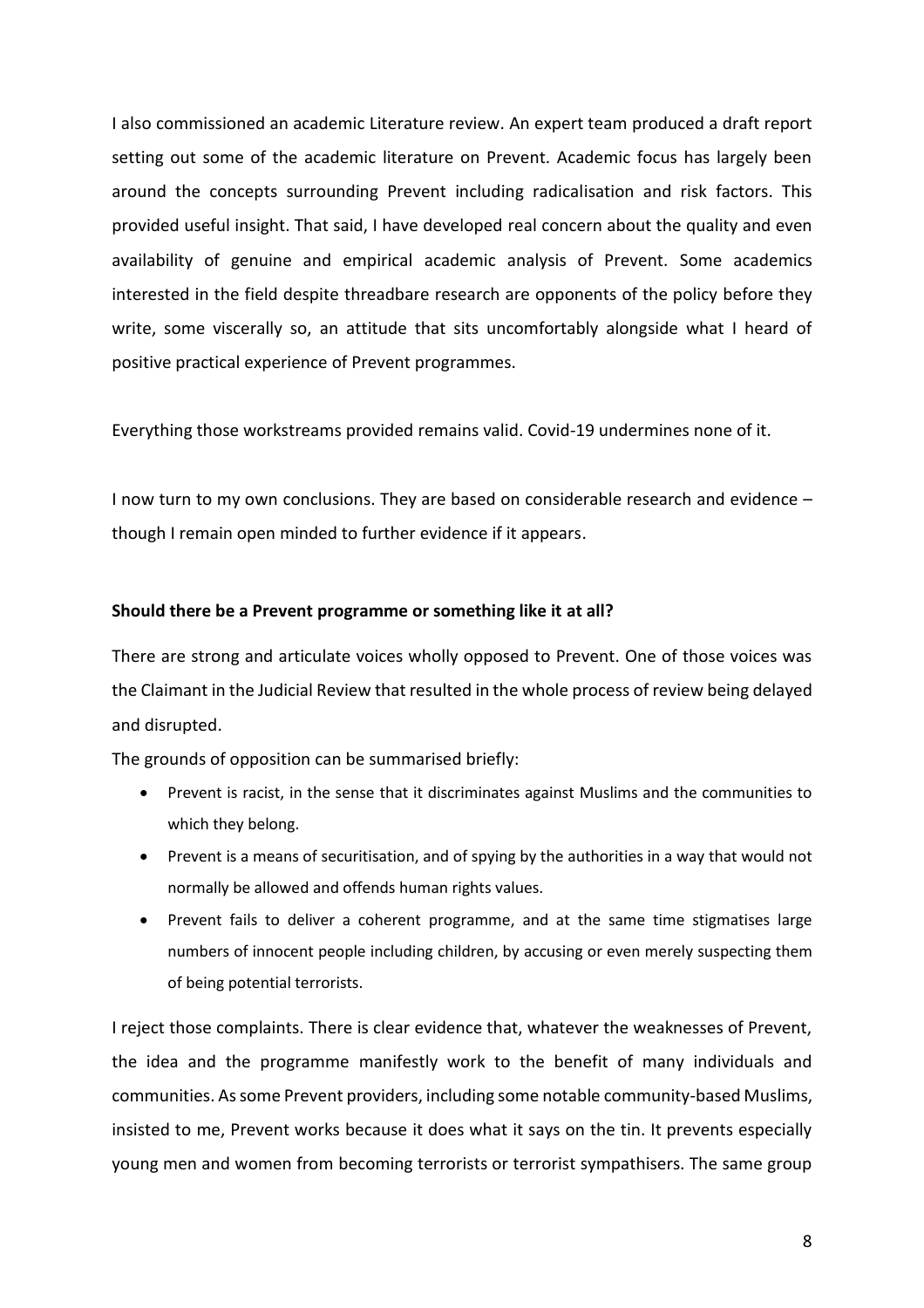told me that they were proud to tell their community that is what they are doing and found strong support.

There are some excellent examples of Prevent and its results. One exemplar is *Kikit*, run from the Birmingham area and now working in several other parts of the country. *Kikit* was started and is run by Muslims, some with lived experience of the issues. Their success has been remarkable. Another of many examples is the organisation and running of Prevent in Leicester, where it has been contracted out by the Council (Prevent day to day management generally is the responsibility of Councils) to a well-respected local charity. This has been a signal success, and one of its managers has been seconded to the Home office as a key adviser in consequence.

However, significantly less successful have been the programmes run in prisons. Some have produced beneficial results. As the current IRTL, the excellent Jonathan Hall QC has said recently that there are some individuals who will never respond to desistance and disengagement programmes and the like. We must accept that and tackle that issue through proportionate legal and management remedies. What are not acceptable are poorly conceived programmes in the prisons, run with little review, analysis or quality control, in impossible conditions.

The case of Usman Khan, the Fishmongers' Hall attacker, is instructive as an example. He was a supposed 'graduate' of a successful programme, accepted as such by experts of good will. However, wholly credible evidence provided to me (and immediately conveyed to the Home Office) reveals that:

- (i) Many prison staff with everyday access to him did not believe in the slightest that he had been reformed at all;
- (ii) Prison staff were inadequately supported to deal with such cases. I understand that the Lord Chancellor is concerned about this and is taking appropriate steps;
- (iii) There was insufficient consultation with such staff;
- (iv) There was little quality control of the programme meetings in the prison;
- (v) Friday prayers were an unruly event with the radicalised running their own meeting within a meeting with impunity;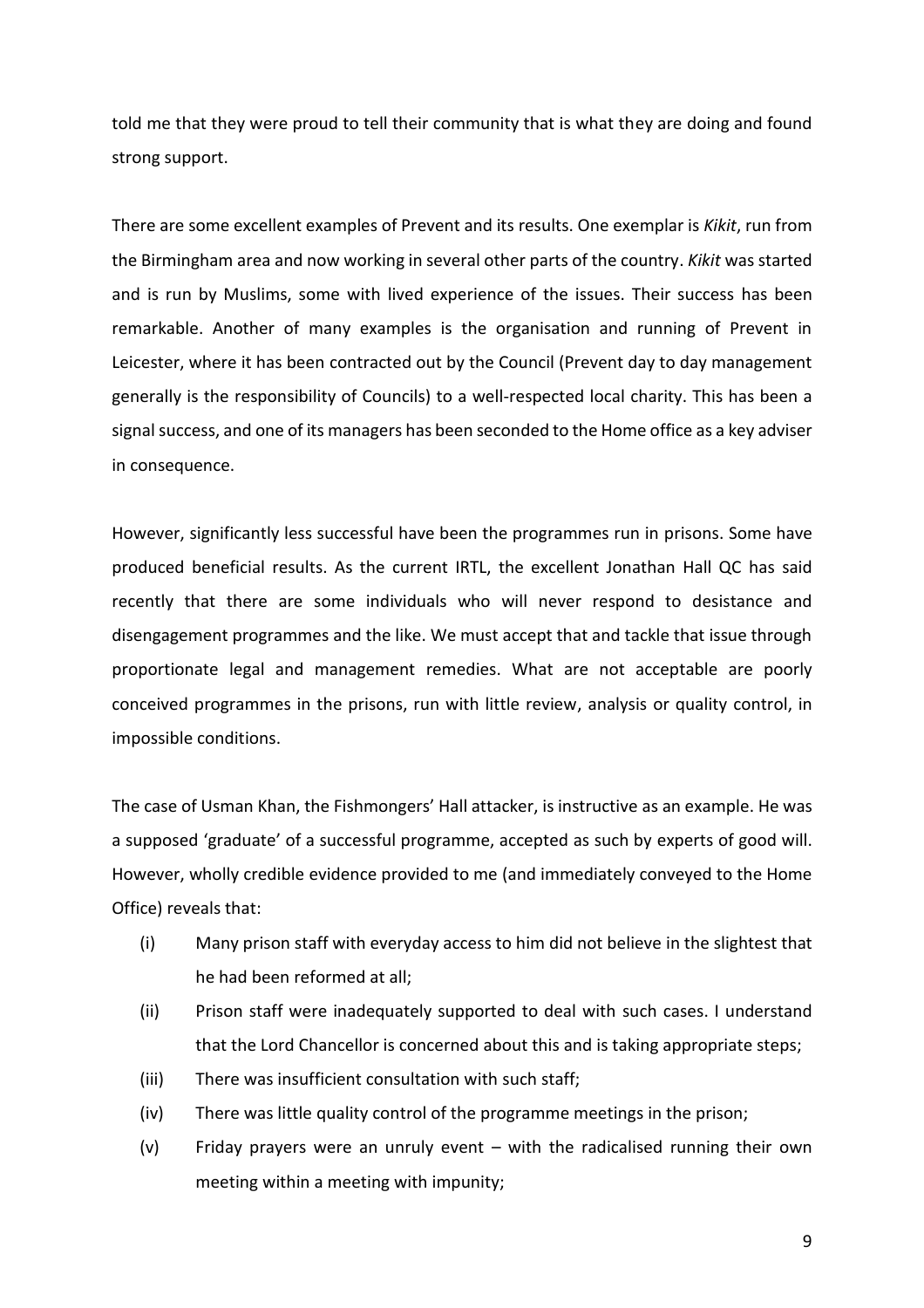(vi) Of course unapproved, Sharia 'courts' were being run within the prison, with penalties being administered including flogging.

Clearly any such situation is unacceptable. As to remedies, one of the potential actions may be to separate serving terrorist prisoners from others, some of whom may well become involved through the combination of being impressionable and bored.

Above all, there should be a far more structured, collegiate, and scrutinised system for prison CVE programmes.

Another important instrument would be the effective re-introduction (whatever name is used) of Control Orders or strengthening of the mis-named TPIMS. I attended some meetings of the Control Orders Review Group [CORG] in the Home Office between 2005-2011 and visited controlees to assess the effects of the Orders. They were upheld by the judiciary, sometimes subject to variations. They were proportionate. Usman Khan, on release, if properly assessed would have been an obvious candidate for a Control Order. In my view their removal was a mistaken decision by the Coalition government early in its term of office, against some well-founded advice. As an option available to the over-burdened Parole Board, their reintroduction would be justified and beneficial.

I know and have been reminded by Jonathan Hall that licence conditions can do almost everything a TPIM can. He has recommended some additional powers of search for offenders on licence. However, my view is that a reviewable executive power to impose a Control order or strengthened TPIM would enhance the protection of the public in such cases.

#### **Is there adequate national structure and oversight of Prevent?**

How effective is the current structure and oversight for Prevent? This includes scrutiny of local, regional and national structures; links within and across Government departments; the role of Prevent Co-ordinators and existing governance, scrutiny and accountability mechanisms.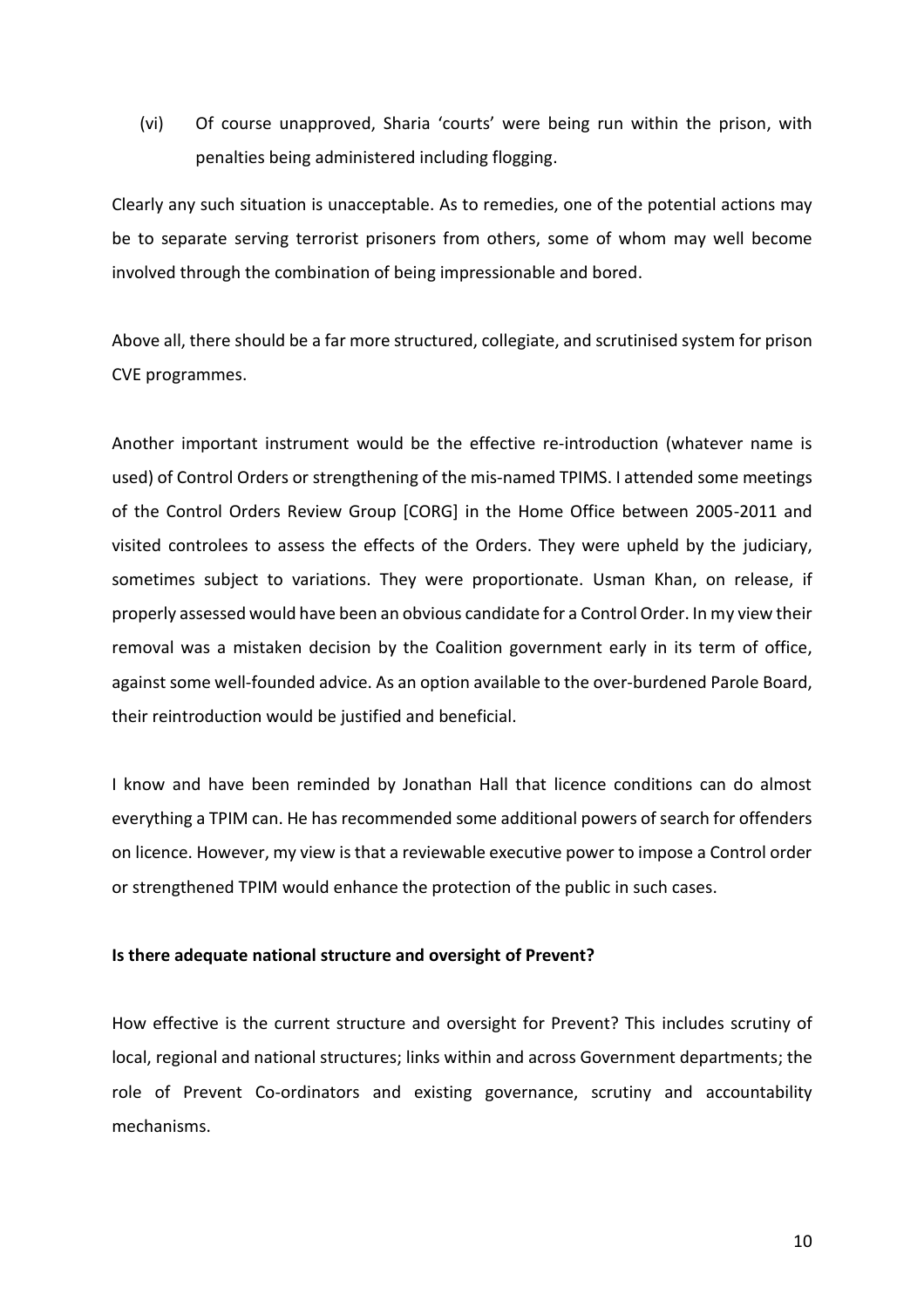In my view there are some remediable issues, and remediated they must be for the necessary national structure to work. They include:

- 1. Resolving afresh where responsibility for Prevent strategy, oversight, policy and delivery respectively should sit (e.g. in the Home office, or elsewhere in or out of government).
- 2. National, regional and local governance of Prevent, to make the system suitably scrutinised by, and accountable to, the public.
- 3. Ensuring that Government departments, and units within departments, work together effectively on Prevent.
- 4. Improving work and cooperation across the Prevent system of policy officials, local authorities, police, intervention providers, and oversight bodies, in order to achieve Prevent objectives.
- 5. Recognising Prevent as a CT policy as opposed to a safeguarding policy.
- 6. The creation of a permanent and functionally useful oversight function.

# **What about the police role?**

The police are one of the bodies that can refer individuals to Prevent - as can schools, colleges and others. However, with the possible exception of Scotland, where the structures and scale are different, the involvement of the police after referral is seen as problematic. One allegation is that excessive police involvement has led to the over-securitisation of Prevent.

My evidence based analysis is sympathetic to the view that, even where the police act with perfect propriety (generally the case), the perception of some important participants in the process will remain hostile to anything other than low level police involvement.

I conclude that, after referral of an individual, CT police should step back and allow only necessary interventions, by community policing, unless and until a potential risk of terrorist crime becomes evident in the Prevent process.

Has the Government given the police sufficient clarity on what their role should and should not be, and why? I think that more could be done to formulate the limits of police involvement.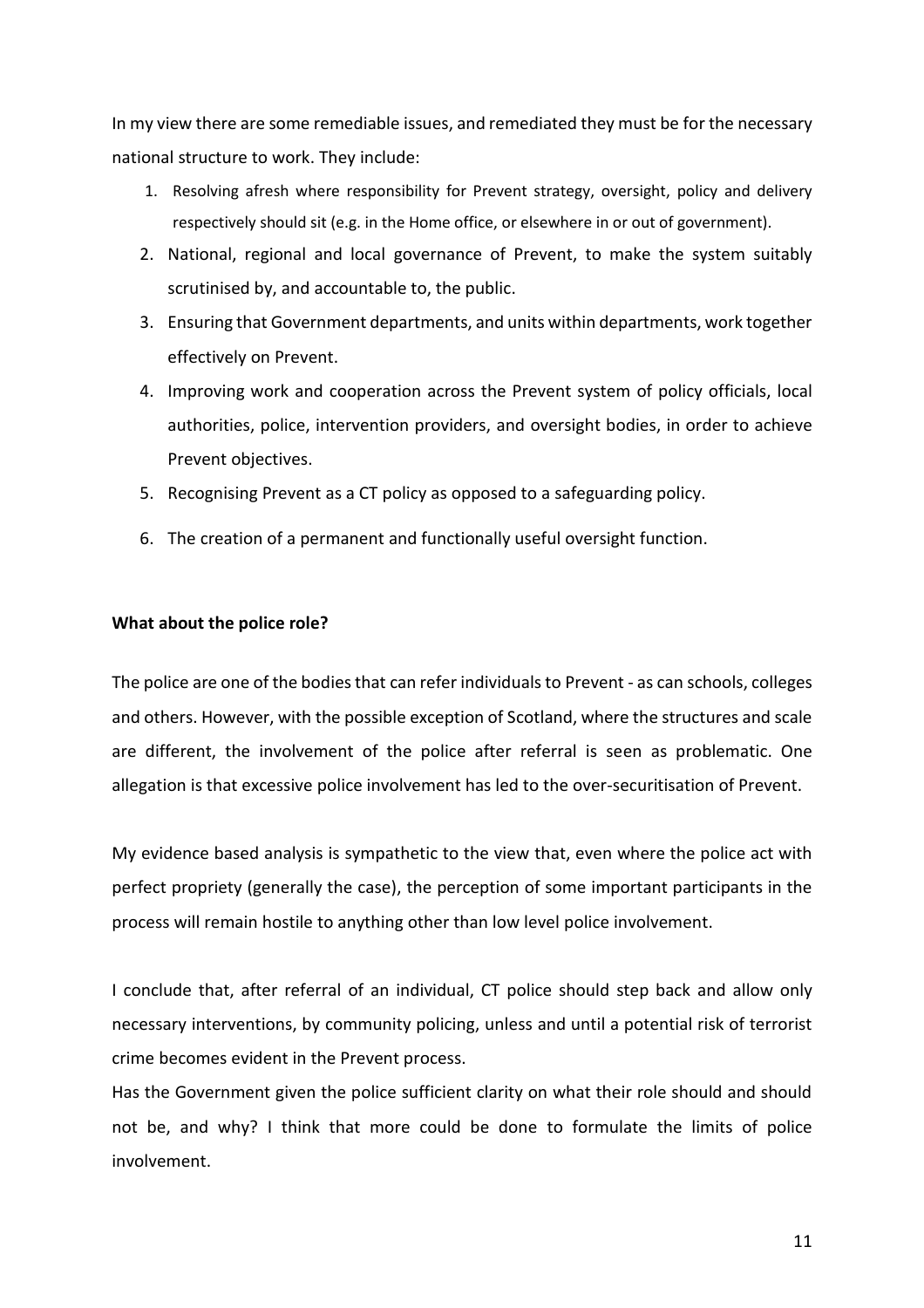Also, there should be greater clarity about how the Pursue-Prevent interface operates, which in individual cases may include carefully calculated policing decisions to refer particular suspects to Prevent for strategic purposes.

#### **Funding**

There is no doubt in my mind that the current annual funding cycle under which Prevent operates is a hindrance to good practice. It represents a barrier to meeting Prevents longterm objectives. It causes inconsistency and decreases efficiency and commitment.

#### **Prevent Duty**

I am unconvinced by the work to date to ensure that those who are subject to the statutory Prevent Duty, for example teachers at all levels, are provided with the level and quality of training required to fulfil what would be challenging even for those who are experts in the field. In order to have confidence that local referral and Channel panel decisions (the process for referral to Prevent) are being made appropriately, consideration should be given to enhancing the amount of professional development, especially face to face training, available to those with obligations under the Duty. I have undertaken the online Prevent Duty training. It is well devised, but incomplete.

Some say there should be no prevent duty at all. I have real doubts about the proposition held by some academics and professionals that the Prevent Duty inhibits professional judgements, not least as it can be argued strongly that it does no more than place in statutory form what is - in reality - the existing, professional duty of care incumbent on those who are subject to the Duty. However, I am mindful of the conceptual concerns regarding the Duty, so we could test the opposing view about the effect of the Duty through a pilot in 2-3 priority areas of a suspension of the statutory Duty.

#### **Ownership and branding**

I have heard views both in favour of retaining the name Prevent and changing it. I am not convinced that there is a clear advantage in changing the name.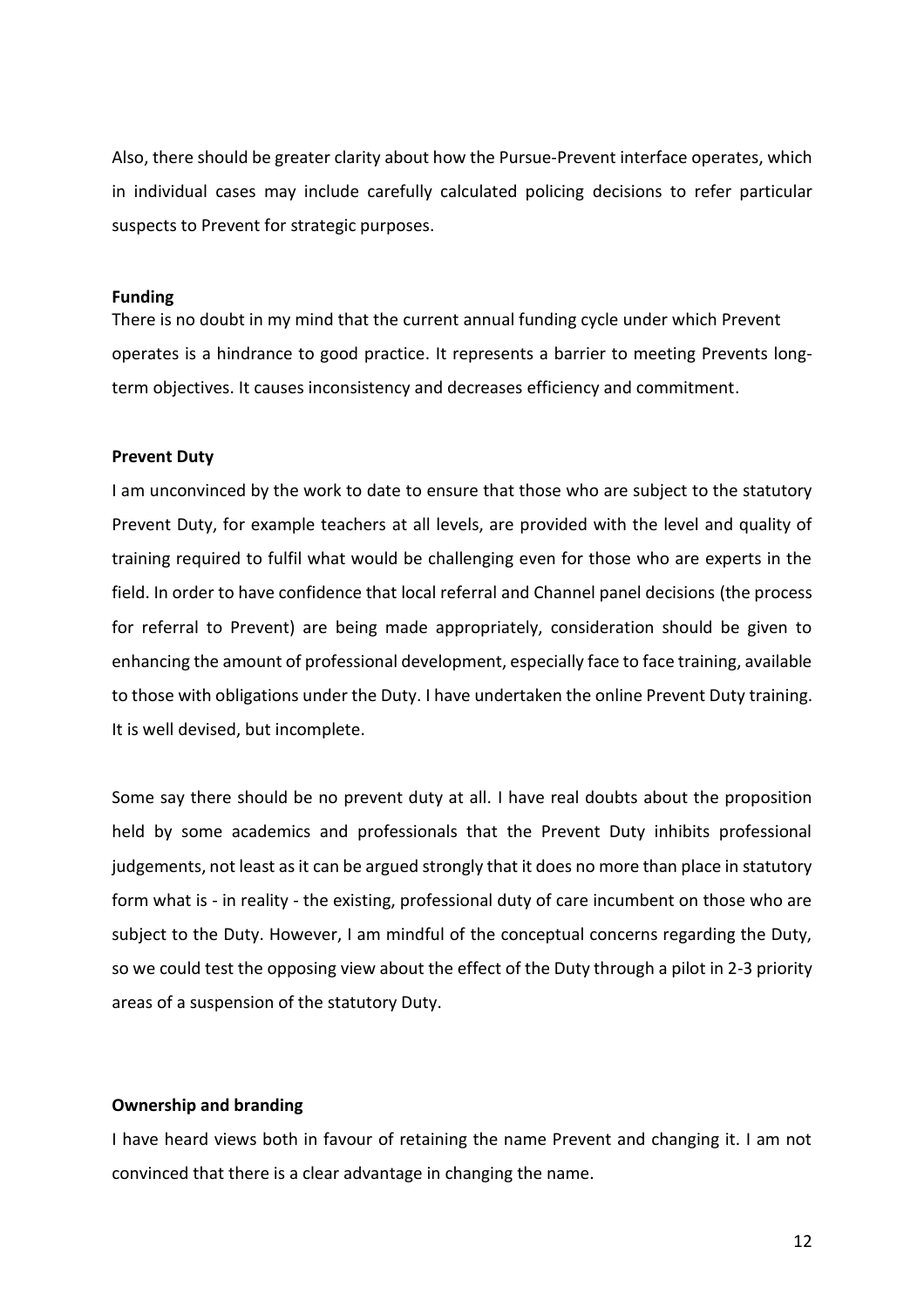Prevent policy should continue to be made and overall funding provided by the Home Office, as part of the wider CONTEST strategy, although this would need to be considered in close consultation with other government departments, particularly those dealing with communities and children.

# **Fundamental British Values**

There should be an urgent review the relevance of the British values 'agenda' in the context of preventing and countering violent extremism which in my opinion has proved confusing and inconsistent for Prevent programme providers and subjects alike. Consideration should be given to if and how the agenda should be linked to Prevent and wider counter-extremism narratives. British values look quite different in different parts of the country, and in different communities. More broadly, the British values agenda might better be re-focused on concepts of rights and duties. It is worth asking what is the society or commonality within which diversity is to be defined, and what is the nature of the community in which legitimate diversity is to flourish? What are the rights and duties flowing from that?

An expression of shared rights and duties could prove to be a sounder testbed than a muddled set of 'fundamental British values.'

#### **Emerging thinking and tasks**

It will be the task of the new Prevent Reviewer, still to be appointed, to develop robust recommendations for the future of the UK's strategy for preventing those vulnerable to being drawn into radicalisation.

In progressing a revised prevent policy, I would expect the Reviewer and the Government to consider seriously:

- The limited transparency of Prevent policy and practice, and the lack of independent oversight and continual review of Prevent implementation
- The limitations of the current annual funding cycle for achieving the long-term objectives of Prevent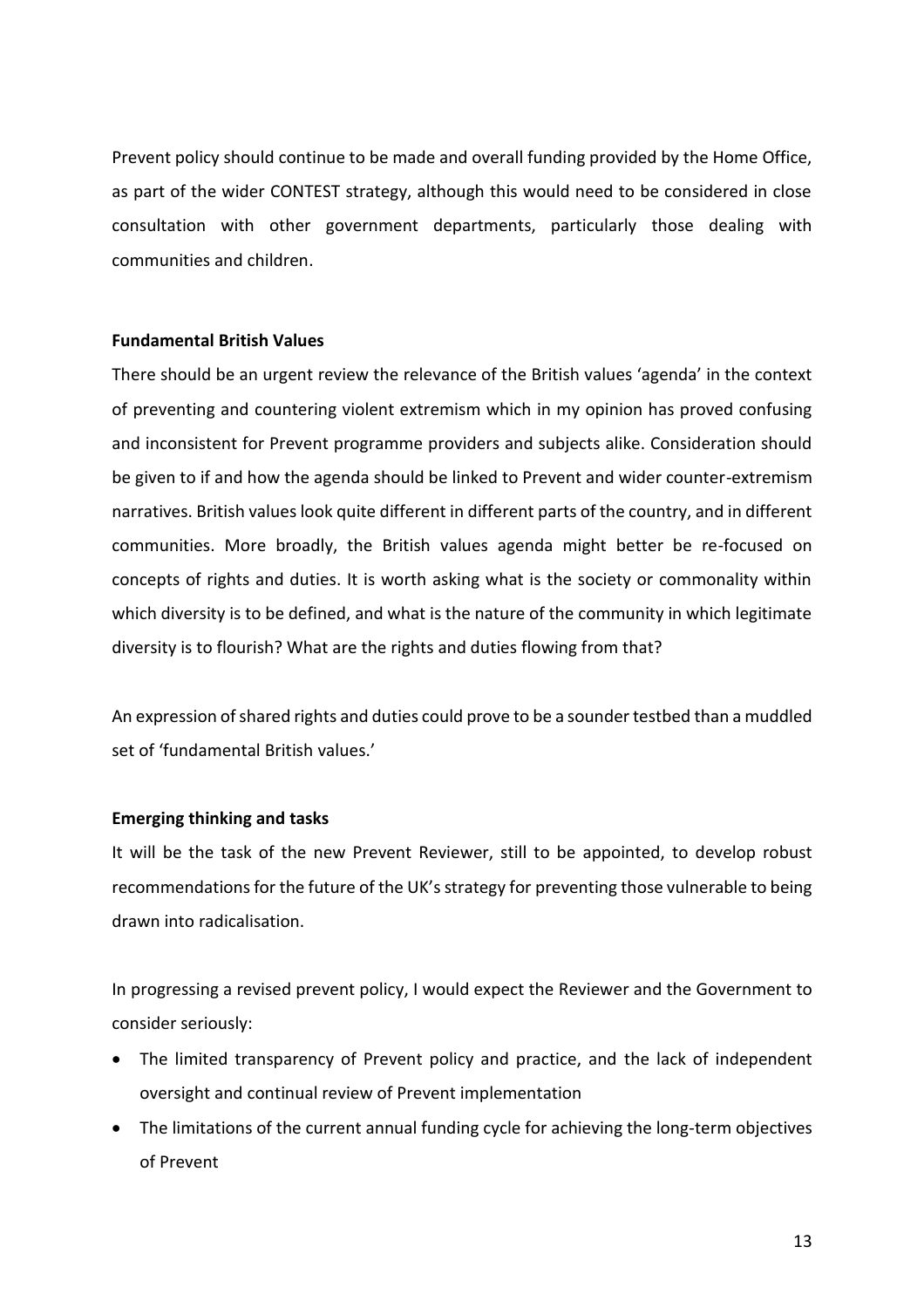- The scope for clarifying the relationship between Prevent and other strategies, particularly countering extremism and other safeguarding approaches, to increase cooperation and consistency in some local delivery areas, and tackle potential duplication in others
- There should be scope for clarifying the appropriate role for the Police (both counter terrorism (CT) and non-CT) in Prevent delivery
- Questions as to how effective the Prevent Duty is in practice, including the abilities of local practitioners making referrals, how well they are equipped to fulfil the role, and any unintended consequences of the Duty
- What role if any should the confused and confusing concept of Fundamental British Values have in Prevent. Indeed, what does it mean?
- Questions regarding the implementation of Prevent in prisons and probation
- Opportunities for learning from other countries' approaches

This learning leads me to suggest the Government considers the following as most urgent improvements:

- 1. It is important that Prevent should be focused specifically and clearly on the prevention of violent extremism, giving its attention to those reasonably and empirically considered to be possible future terrorists.
- 2. Consideration should be given to making Prevent policy and delivery much more transparent, including provision of details of how referrals are made, how personal information is used, and a right of redress in the case of justified concerns.
- 3. Consideration should be given to placing oversight of Prevent implementation in the hands of a separate scrutiny agency or similar body, possibly called the Prevent Oversight Commission [POC]. This oversight organisation should have an Independent Chair, advisory group, and a permanent team with 5 core tasks. It should:
	- (a) Monitor the quality of Prevent processes, delivery and outcomes across the country;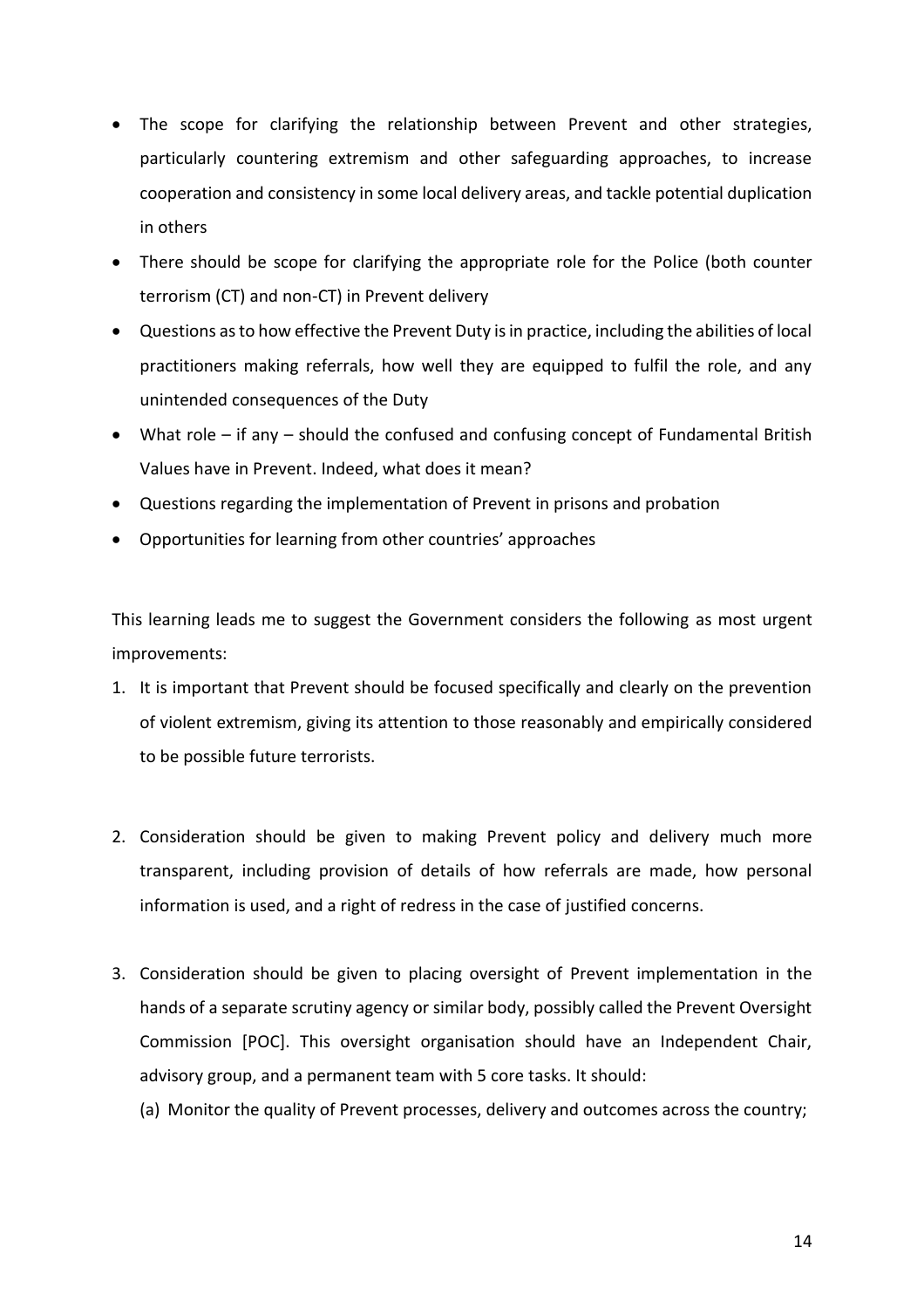- (b) Provide continuity in reviewing Prevent including evaluation of the effectiveness, value for public money and relevance of the strategy, and providing longer-term findings than are given at present;
- (c) Share learning about what works, and what does not work, in Prevent delivery;
- (d) Provide an avenue for receiving and resolving concerns about how Prevent is being implemented (including use of personal information); and
- (e) Provide an annual Prevent Report to the Home Secretary, to be subject to debate in both Houses of Parliament.

This organisation would need appropriate funding, and powers to request national, regional and local information, and observe Prevent activity at all levels.

- 4. There should be greater co-ordination and collaboration by local partners on implementation of Prevent within regions, which where possible should correspond with the regions covered by police counter-terrorism units.
- 5. Drawing on what I saw in Scotland and Denmark and heard about from Leicester, there should be scope for greater freedom within regions and local areas for how Prevent is delivered, branded and resourced, with an ability to flex resource within the region, subject to the assurance provided by the new oversight body.
- 6. Consideration should also be given to whether existing government funding streams and decisions across Prevent and elsewhere are providing the most efficient, effective, and sustainable arrangements to achieve Prevent's objectives.
- 7. There should be a wholesale revision of the procedures, processes and assessments of prisoners serving sentences for terrorism offences, and others found to have been radicalised in prison. I believe release of such prisoners should be subject to new legal provisions designed to protect the public. The Parole Board should be involved in all such decisions, with the chair in such cases at least a Senior Circuit Judge. Parole Board hearings in such cases should be in public as far as national security permits; or at least much more transparent than at present.